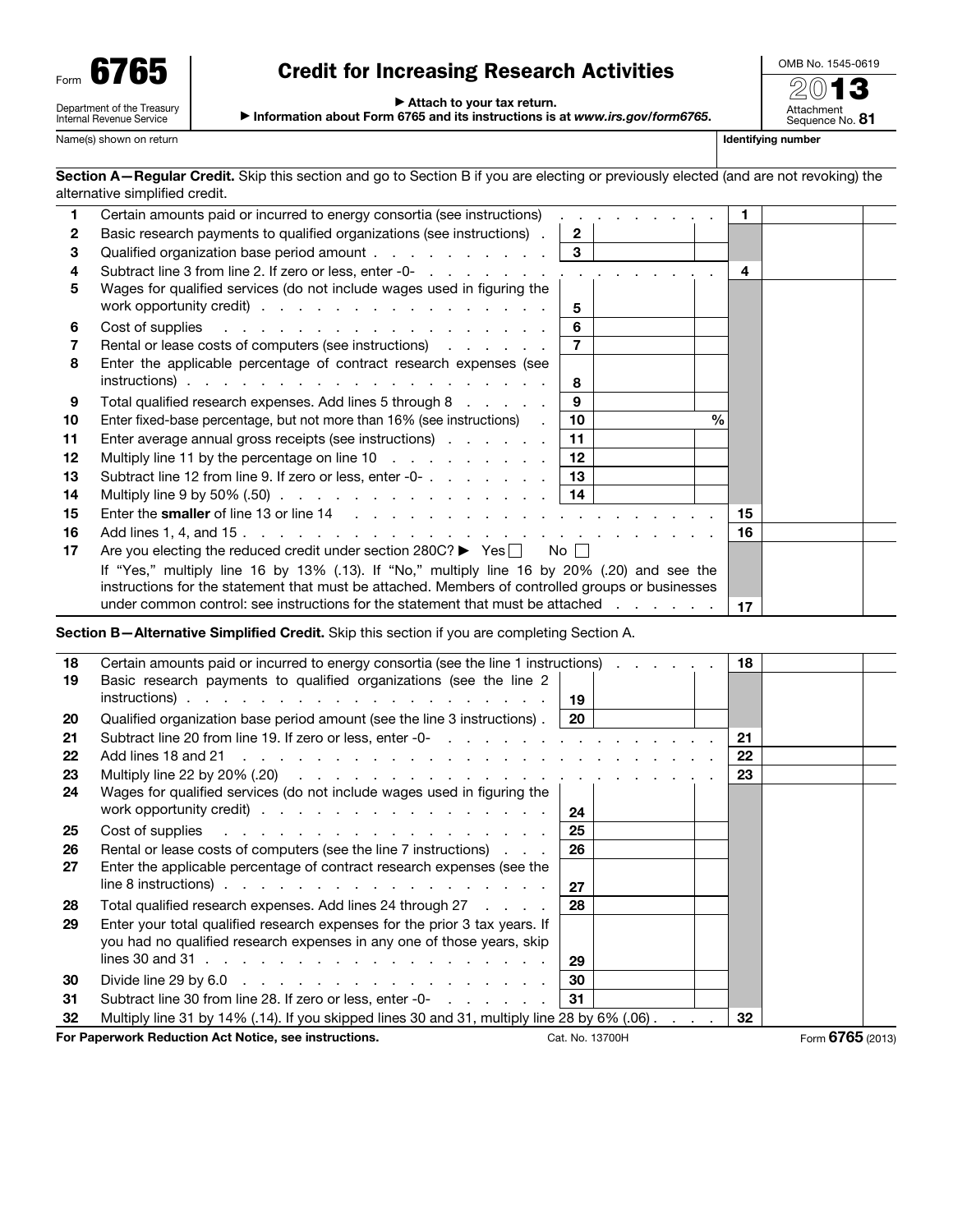#### Section B—Alternative Simplified Credit. (continued)

| 34<br>Are you electing the reduced credit under section 280C? $\blacktriangleright$ Yes $\Box$<br>No II<br>If "Yes," multiply line 33 by 65% (.65). If "No," enter the amount from line 33 and see the line 17 |  |
|----------------------------------------------------------------------------------------------------------------------------------------------------------------------------------------------------------------|--|
| instructions for the statement that must be attached. Members of controlled groups or businesses<br>under common control: see instructions for the statement that must be attached<br>-34                      |  |

### Section C—Summary

| 35  | Enter the portion of the credit from Form 8932, line 2, that is attributable to wages that were also<br>used to figure the credit on line 17 or line 34 (whichever applies)                            | 35  |  |
|-----|--------------------------------------------------------------------------------------------------------------------------------------------------------------------------------------------------------|-----|--|
| 36  | Subtract line 35 from line 17 or line 34 (whichever applies). If zero or less, enter -0-                                                                                                               | 36  |  |
| -37 | Credit for increasing research activities from partnerships, S corporations, estates, and trusts                                                                                                       | -37 |  |
| 38  | Add lines 36 and 37. Estates and trusts, go to line 39. Partnerships and S corporations, stop here<br>and report this amount on Schedule K. All others, stop here and report this amount on Form 3800, |     |  |
|     |                                                                                                                                                                                                        | 38  |  |
| 39  | Amount allocated to beneficiaries of the estate or trust (see instructions) entertainment allocated to beneficiaries of the estate or trust (see instructions)                                         | 39  |  |
| 40  | Estates and trusts, subtract line 39 from line 38. Report the amount on Form 3800, line 1c                                                                                                             | 40  |  |

# General Instructions

Section references are to the Internal Revenue Code unless otherwise noted.

#### Future Developments

For the latest information about developments related to Form 6765 and its instructions, such as legislation enacted after this form and instructions were published, go to *www.irs.gov/form6765*.

## Purpose of Form

Use Form 6765 to figure and claim the credit for increasing research activities or to elect the reduced credit under section 280C.

## Who Must File

An individual, estate, trust, organization, or corporation claiming a credit for increasing research activities; or any S corporation, partnership, estate, or trust that allocates the credit to its shareholders, partners, or beneficiaries must complete this form and attach it to its income tax return. If you are a taxpayer that is not a partnership or S corporation, and your only source of this credit is from a partnership, S corporation, estate, or trust, you are not required to complete or file this form, with the following exception: you are a taxpayer that is an estate or trust and the credit can be allocated to beneficiaries. For more details, see the Instructions for Form 1041, Schedule K-1, box 13.

Note. Corporations filing an amended return to claim a credit or refund of the research credit, see Notice 2008-39, I.R.B. 2008-13 684, available at *www.irs.gov/irb/2008-13\_IRB/index.html* for information on where to file.

# Qualified Research

The research credit is generally allowed for expenses paid or incurred for qualified research. *Qualified research* means research for which expenses may be treated as section 174 expenses. This research must be undertaken for discovering information that is technological in nature, and its application must be intended for use in developing a new or improved business component of the taxpayer. In addition, substantially all of the activities of the research must be elements of a process of experimentation relating to a new or improved function, performance, reliability, or quality. All of the research activities must be applied separately with respect to each business component of the taxpayer. The research credit generally is not allowed for the following types of activities.

- Research conducted after the beginning of commercial production.
- Research adapting an existing product or process to a particular customer's need.
- Duplication of an existing product or process.
- Surveys or studies.
- Research relating to certain internal-use computer software.
- Research conducted outside the United
- States, Puerto Rico, or a U.S. possession.

• Research in the social sciences, arts, or humanities.

• Research funded by another person (or governmental entity).

If you incur qualified clinical testing expenses relating to drugs for certain rare diseases, you can elect to claim the orphan drug credit for these expenses instead of the research credit. See Form 8820, Orphan Drug Credit.

See section 41 and Regulations sections 1.41-2 and 1.41-4 for other definitions and special rules.

# Special Rules

See section 41(f) and Regulations sections 1.41-6 (except section 1.41-6(c) and parts of section 1.41-6(e) do not apply; see Notice 2013-20, I.R.B. 2013-15, available at *www.irs.gov/irb/2013-15\_IRB/ index.html,* for details) and 1.41-7 for special rules related to:

• Aggregation of expenses for members of controlled groups and businesses under common control;

• Allocation of the credit by partnerships, estates, and trusts;

- Adjustments, if a major portion of a
- business is acquired or disposed of; and
- Short tax years.

For special rules concerning the allocation and apportionment of research and experimental expenses between U.S. and foreign source income, see sections 861 through 864.

# Member of Controlled Group or Business Under Common Control

For purposes of figuring the credit, all members of a controlled group of corporations (as defined in section 41(f)(1) (A) and (f)(5)) and all members of a group of businesses under common control (as defined in section 41(f)(1)(B)), are treated as a single taxpayer. Use Section A or B to figure the credit for the entire group. As a member, your credit is determined on a proportionate basis to your share of the aggregate qualified research expenses for increasing research activities taken into account by the group for the research credit. Enter your share of the credit on line 17 or line 34, whichever applies. Attach a statement showing how your share of the credit was figured, the name and employer identification number or taxpayer identification number of the other members of the group, and the designated member. Write "See Attached" next to the entry space for line 17 or line 34.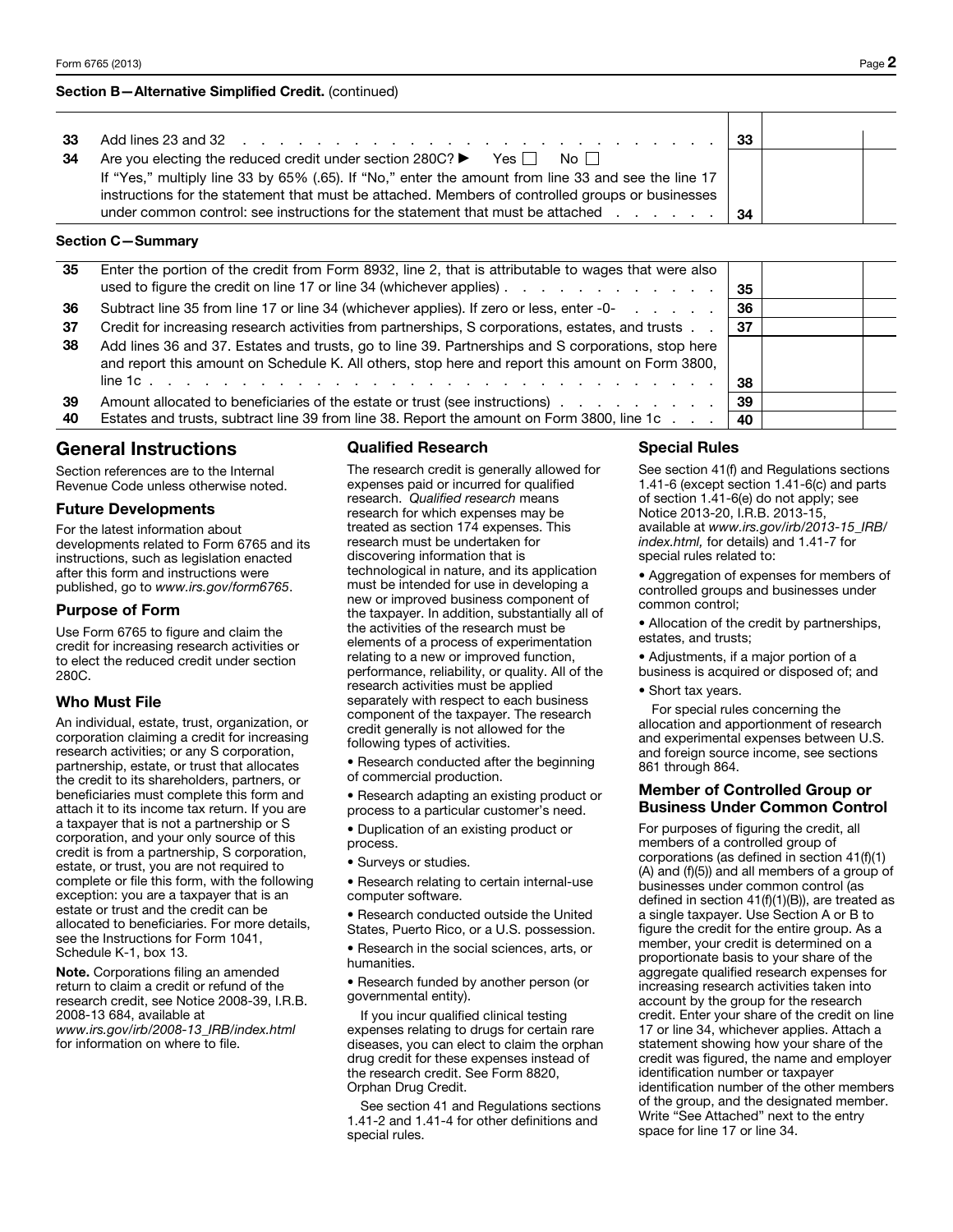If a member of a controlled group of corporations or businesses under common control has filed its return using a method different from that of the designated member, then that member should file an amended return to conform to the designated member's method.

For special rules regarding the election (or revocation of the election) of the alternative simplified credit in Section B by a controlled group of corporations, see Regulations section 1.41-9.

For purposes of the reduced credit election, a member of a controlled group of corporations (within the meaning of section 41(f)(5)), or a trade or business which is treated as being under common control with other trades or businesses (within the meaning of section 41(f)(1)(B)), may make the election under section 280C(c)(3). However, only the common parent (within the meaning of section 1.1502-77(a)(1)(i)) of a consolidated group may make the election on behalf of the members of a consolidated group.

# Specific Instructions

You can:

• Claim the regular credit in Section A or

• Elect the alternative simplified credit in Section B.

You may want to figure your credit using both of the methods for which you are eligible to get the maximum credit allowed.

Once elected, the alternative simplified credit (ASC) applies to the current tax year and all later years. A current tax year's ASC election may not be revoked. You may revoke the election for a later tax year by completing Section A relating to the regular credit and attaching the Form 6765 to your timely filed (including extensions) original return for the year to which the revocation applies. See Regulations section 1.41-9(b) (3).

# Section A—Regular Credit

Skip this section and go to Section B if:

1. You are electing the alternative simplified credit or

2. You previously elected the alternative simplified credit and are not revoking the election on this return.

Enter the amounts you paid or incurred to energy research consortia for energy research. Energy research does not include any research that is not qualified research. In general, an energy research consortium is any organization described in section 501(c)(3), exempt from tax under section 501(a), organized and operated primarily to conduct energy research, and not a private foundation. See section 41(f)(6) for further details.

#### Line 1

Any amount included on line 1 cannot be included elsewhere on the return.

#### Line 2

Enter the amounts the corporation (not to include S corporations, personal holding companies, and service organizations) paid in cash, under a written contract, for basic research to a qualified university, scientific research organization, or grant organization. See section 41(e) for details, including the definitions of qualified organizations.

#### Line 3

Enter the qualified organization base period amount based on minimum basic research amounts plus maintenance-of-effort amounts for the three preceding tax years. See section 41(e) for details.

#### Line 7

Enter the amount you paid or incurred for the rental or lease of computers used in qualified research. The computer must be located off your premises and you must not be the operator or primary user of the computer. Reduce this amount by the amount that you (or any member of a controlled group of corporations or businesses under common control) received or accrued for the right to use substantially identical property.

#### Line 8

Enter the amounts you paid or incurred, subject to the following limitations.

• 100% of amounts you paid (or incurred) for qualified energy research performed by: an eligible small business, a university, or a federal laboratory (see section 41(b)(3)(D) for definitions of those entities). Also include payments to those same entities to the extent they are included as basic research payments in line 2, not to exceed the base period amount in line 3.

• 75% of amounts you paid (or incurred) for qualified research by a qualified research consortium (as defined by section 41(b)(3) (C)(ii)). Also include 75% of the payments to a qualified research consortium to the extent they are included as basic research payments in line 2, not to exceed the base period amount in line 3.

• 65% of amounts you paid (or incurred) for all other qualified research by any other person. Also include 65% of the payments to that person to the extent they are included as basic research payments in line 2, not to exceed the base period amount in line 3.

Note. Prepaid contract research expenses are considered paid in the year the research is actually done.

#### Line 10

The fixed-base percentage depends on whether you are an existing company or a start-up company.

A start-up company is a taxpayer that had both gross receipts and qualified research expenses either:

• For the first time in a tax year beginning after 1983, or

• For fewer than 3 tax years beginning after 1983 and before 1989.

The fixed-base percentage for a start-up company is figured as follows.

• For the first 5 tax years beginning after 1993 for which you have qualified research expenses, the percentage is 3%.

• For the 6th tax year beginning after 1993 for which you have qualified research expenses, divide the aggregate qualified research expenses for the 4th and 5th such tax years by the aggregate gross receipts for those tax years, then divide the result by 6.

• For the 7th tax year beginning after 1993 for which you have qualified research expenses, divide the aggregate qualified research expenses for the 5th and 6th such tax years by the aggregate gross receipts for those tax years, then divide the result by 3.

• For the 8th tax year beginning after 1993 for which you have qualified research expenses, divide the aggregate qualified research expenses for the 5th, 6th, and 7th such tax years by the aggregate gross receipts for those tax years, then divide the result by 2.

• For the 9th tax year beginning after 1993 for which you have qualified research expenses, divide the aggregate qualified research expenses for the 5th, 6th, 7th, and 8th such tax years by the aggregate gross receipts for those tax years, then divide the result by 1.5.

• For the 10th tax year beginning after 1993 for which you have qualified research expenses, divide the aggregate qualified research expenses for the 5th through 9th such tax years by the aggregate gross receipts for those tax years, then divide the result by 1.2.

• For the 11th and later tax years beginning after 1993 for which you have qualified research expenses, divide the aggregate qualified research expenses for any 5 of the 5th through 10th such tax years by the aggregate gross receipts for those tax years.

The fixed-base percentage for an existing company (any company that is not a start-up company) is figured by dividing the aggregate qualified research expenses for the tax years beginning after 1983 and before 1989 by the aggregate gross receipts for those tax years.

The fixed-base percentage for all companies (existing and start-up) must be rounded to the nearest 1/100th of 1% (that is, four decimal places) and cannot exceed 16%. In addition, when figuring your fixedbase percentage, you must reflect expenses for qualified research conducted in Puerto Rico or a U.S. possession for all prior tax years included in the computation.